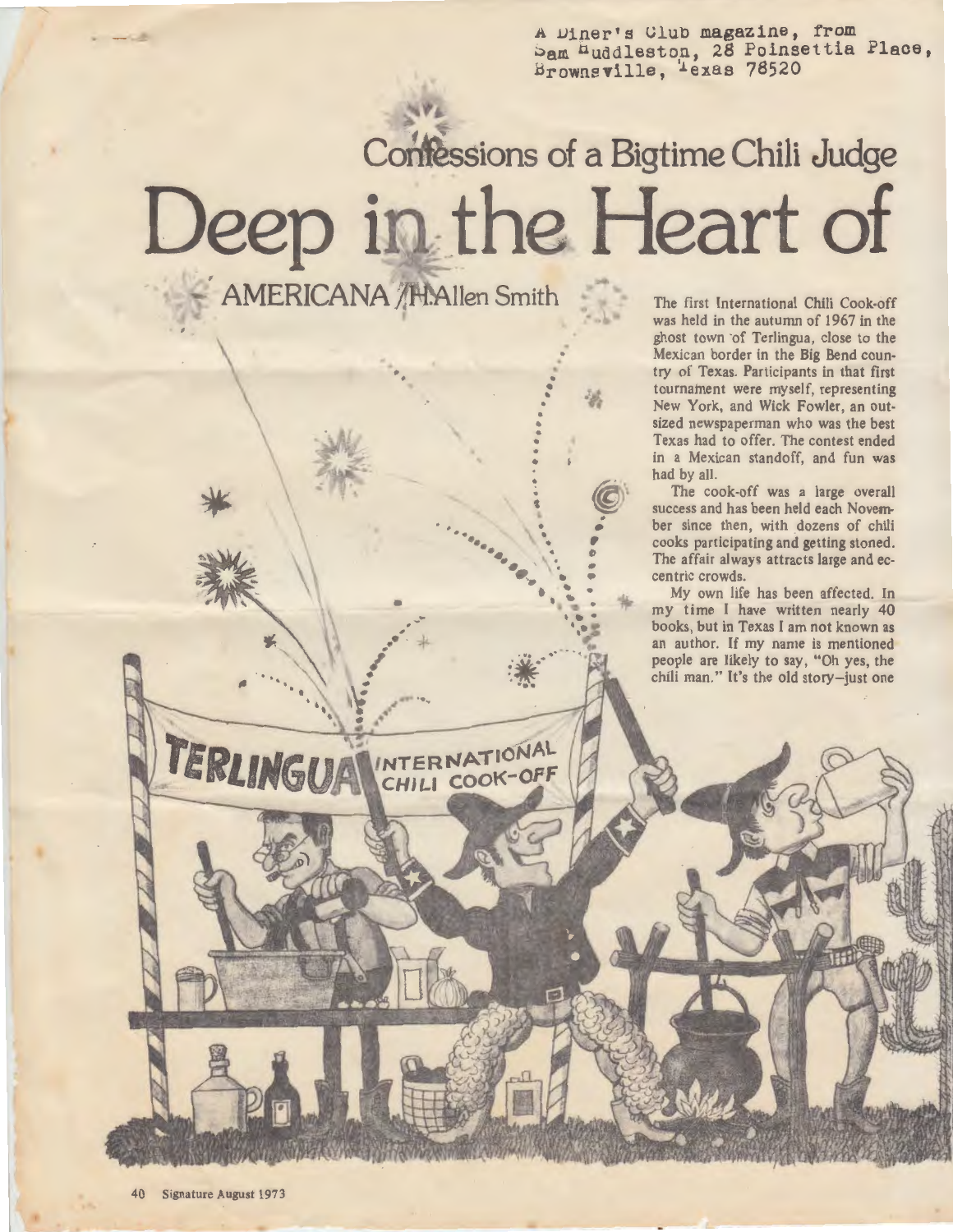## **Chili**

little old pot of chili and...

Cook-offs involving other comestibles have started up in other parts of the country and quite often now I'm invited to serve as a judge. Both Wick Fowler and I were asked to come to Atlanta to judge a sausage-making tournament. Last year I was summoned to the late John N. Garner's town, Uvalde, Tex., for the first annual Barbecue Championships. There were 10 contestants with steel ovens over shoveled pits strung out along the grassy banks of a crick that runs through the middle of the town. Each of the entrants barbecued steaks or larger slabs of beef, and a Senora Consuelo Garcia from Sabinas, Mexico, cooked steer heads in a pit. With the other judges I had to **taste each** offering. I tried to pull back from Senora Garcia's repellent entree, but they shamed me into trying a morsel. I

as to the citizens of Uvalde, concern-younger men will have to take over.<br>ing the error of their ways. I com-<br>That's part of the glory. My paternal plained again about the unreasonable toughness of Texas beef, and then I toughness of Texas beef, and then I pit and lay there an hour thinking he began quoting material sent me by a had died and gone to hell; the heat fibegan quoting material sent me by a had died and gone to hell; the heat fi-<br>Virginia friend, Jerry Simpson, who al- nally sobered him up and he somehow ways called himself the world's fore- managed to escape with only superfi-<br>most authority on barbecue. Some of cial blisters. He claimed afterward that most authority on barbecue. Some of Jerry Simpson's points, with which I Jerry Simpson's points, with which  $I$  corn whiskey had saved his life by rentotally agreed, were: dering him immune to scorching." ally agreed, were:<br>
"Nowhere in the whole state of The people of Uvalde and the "Nowhere in the whole state of The people of Uvalde and the

feed a starving jackal. I have traversed Pork is almost never barbecued in **Tex**the state from the Louisiana border to El Paso and never ever have I found a cated to beef. I know people in West place that even knows the meaning of Texas who actually hate to speak the

pitied than censured, since they ima-<br>gine that beef can be barbecued, Several months later I was sumgine that beef can be barbecued, whereas the whole civilized world moned to Phoenix where C. V. Wood knows that pork is the staple of barbe-  $J_r$ , one of the Terlingua champions, knows that pork is the staple of barbe-  $Jr$ , one of the Terlingua champions, cue cooking. I have done extensive re- was showing off his chili expertise at a cue cooking. I have done extensive re-<br>search at the University of Virginia. I Press Club luncheon. I drag in this affind that the first thing Virginians bar-<br>becued (1607) was sturgeon hauled becued (1607) was sturgeon hauled Fifer, a columnist for the Phoenix out of the James River, and that even *Gazette*. Following the chili, Mr. Fifer out of the James River, and that even *Gazette*. Following the chili, Mr. Fifer *pumpkin* was barbecued in those wrote: "I broke into a sweat, and pumpkin was barbecued in those wrote: "I broke into a sweat, and times. My people know barbecue. walked back to the office giving off

"A pit fire with hickory coals should be going at  $9$  p.m. to be ready for eating at 3 p.m. the following af- $\chi$ 

gagged ever so slightly.<br>The highlight of the event was a lec- enced cooks will be dead drunk by The highlight of the event was a lec-<br>time and cooks will be dead drunk by<br>ture I delivered to these people, as well<br>daylight and that sober but ignorant daylight and that sober but ignorant That's part of the glory. My paternal grandfather once fell into a barbecue nally sobered him up and he somehow

"Nowhere in the whole state of The people of Uvalde and the 10<br>Texas can one find barbecue fit to cooks didn't care much for my lecture. cooks didn't care much for my lecture.<br>Pork is almost never barbecued in Tex-Texas who actually hate to speak the the word barbecue.<br>
"Perhaps Texans are more to be invited back to the banks of that invited back to the banks of that<br>Uvalde crick.

> Press Club luncheon. I drag in this af-<br>fair because I want to mention Oren. walked back to the office giving off fumes like a diesel rig."

> This year I went to Brownsville, down at the southernmost tip of Texas

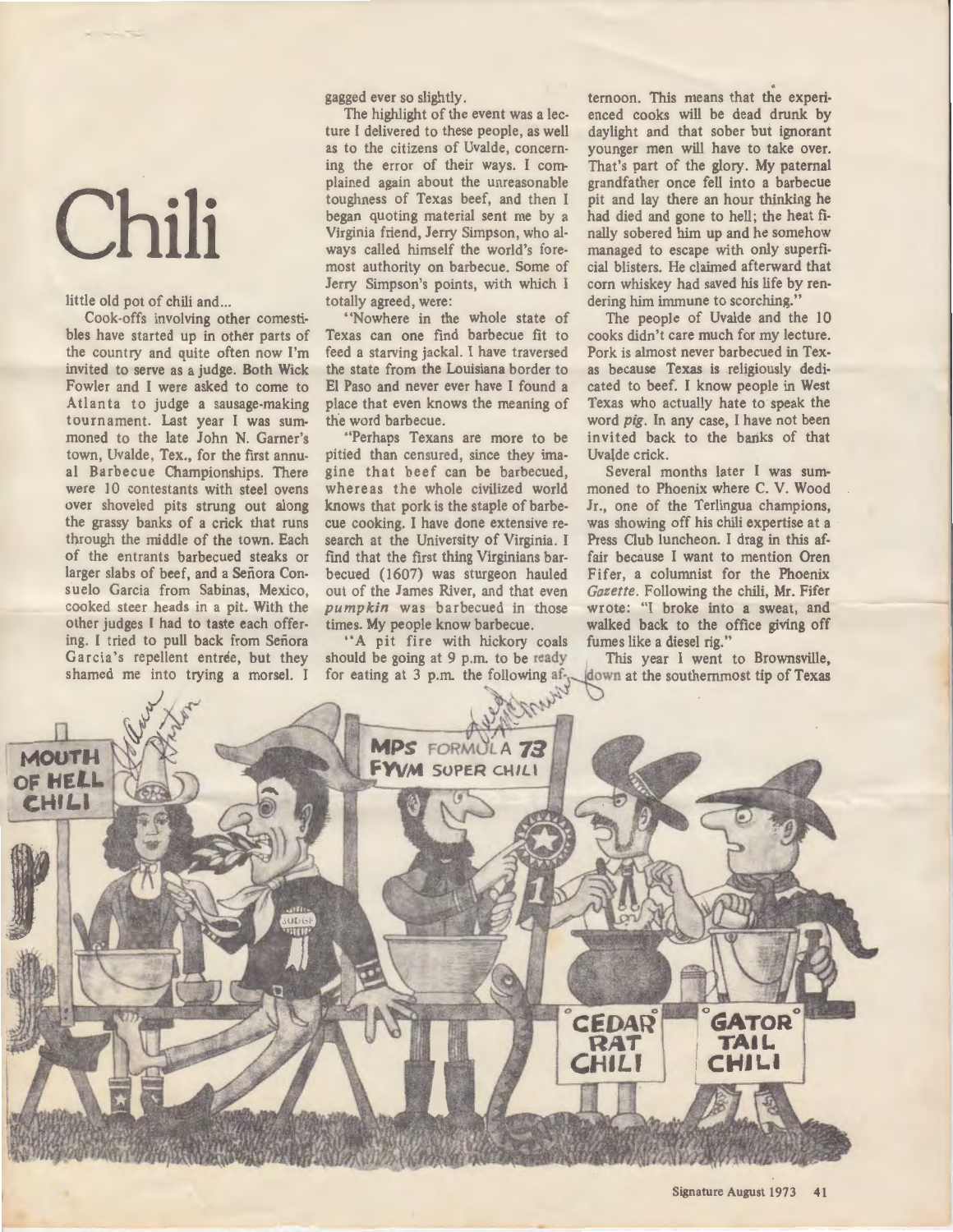on the Rio Grande, to be a judge in the first annual Tamale Cook-off, held in conjunction with the Charro Days fiesta, a celebration of gluttonous delights from Mexico. Driving from my home in . West Texas to Brownsville, a long jump, I paused in Laredo where I talked to a local newspaperman and told him the nature of my journey. He said that a popular confection in Laredo, peddled on the downtown streets, is the goat-gut taco. He suggested that if I'd linger in Laredo and forget Brownsville, he would try to get together the first annual Laredo Goatgut Taco Tournament for me to judge. It was tempting, except for the palpable fact that I would have to eat some goat-gut tacos. I went on to Brownsville. For one thing I wanted to renew an acquaintance with a writer named Sam Huddleston, who was involved in the organization of the Charro Days festival. I wanted to discuss with Mr. Huddleston some of the things that have happened in the world of chili since that first history-making cookoff at Terlingua in 1967.

As a loyal Texan with a light-thump typewriter, Mr. Huddleston assailed me vigorously at the time I was seeking the championship. He is a man who learned to write at the ghostly knee of 0. Henry and he is right ept with the language. When I laid claim to being the best chili cook in the coun-

try, he wrote that I ought to go somewhere and have my head candled. Af- . ter studying my chili recipe, he said, "A man could get more flavor from a set of stewed piano keys." He suggested that I knew less about a good bowl of chili than a pregnant sow knows about Neiman-Marcus. And he charged that I was "one of them Yankees that have been spoiling up our womenfolks with washing machines and electric smoothin' irons." Mr. Huddleston went so far as to say that the only passable dish I can prepare is root beer muffins.

We held the tamale contest before a large and boisterous throng. There were a dozen entrants, all women, and the winner was Maria Sandoval, a lady who is connected with a Brownsville restaurant.

Afterward Sam Huddleston and I re tired to his residence on a quiet street and sat down to talk chili. **Mr.**  Huddleston's wife Dorothy is a Jewish girl out of the Bronx, and she enjoys a high skill with the Roumanian-Jewish cuisine. The conflict between Sam's Tex-Mex cookery and Dorothy's kosher pursuits made for what Sam calls "a bumpy push."

"After we got settled in here," said Sam, "Dorothy went to work potting up a brisket. While it was simmering she decided to take a bath and I got to snooping around the stove, and I

looked at the brisket and decided what that hunk of meat needed was a proper Mexican upbringing. Quietlike, I tossed a fistful of jalapeño chiles into the pot. A bit later, when my legal lover took a sampling of that brisket, she started flinging and flexing like a wild thing. She made noises like when you pour hot butter into a panther's ear. Some time later she made cheese blintzes with sour cream and I surreptitiously gave them the same picante treatment. This time, after she was able to utter words, she bowed her head and asked for Divine Guidance in keeping our marriage together."

Eventually Dorothy developed what the Mexicans call a tough mouth and today the Huddlestons sort of alternate between Bronx culinary treats and Mexican viands that would melt phonograph records. Long-play.

There in Sam's cool patio we talked about various chili doin's, Sam having been closely involved with the Terlingua bash from the beginning.

"You didn't make it last November," he said, "but I can tell you that it poured rain in that desiccated landscape for hours, so that they couldn't go ahead with the cooking. Finally the officials called a low-level conference in the men's outhouse and it was proposed that the carnival be called off or at least postponed. So up spoke one of the more erudite and percipient gents